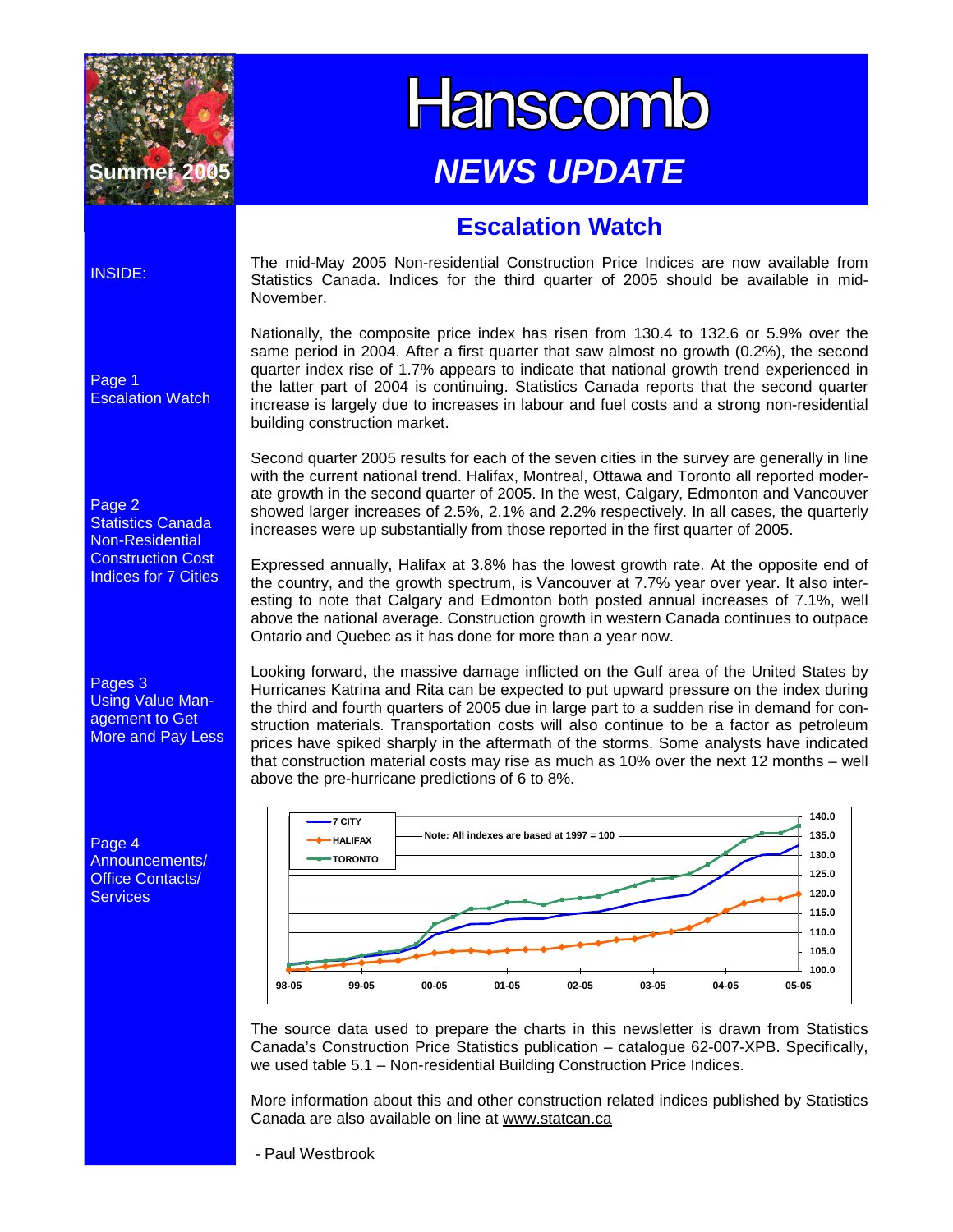#### *STATISTICS CANADA NON-RESIDENTIAL CONSTRUCTION COST INDICES, IN EACH CITY 1997 = 100 (Cat. No. 62-007-XPB)*

| <b>COMPOSITE</b> |         | 2003    |         |         |         | 2004    |         | 2005           |         |         |
|------------------|---------|---------|---------|---------|---------|---------|---------|----------------|---------|---------|
| <b>17 CITY</b>   | Mid-Feb | Mid-May | Mid-Aug | Mid-Nov | Mid-Feb | Mid-May | Mid-Aug | <b>Mid-Nov</b> | Mid-Feb | Mid-May |
| Index            | 117.6   | 118.5   | 119.2   | 119.8   | 122.4   | 125.2   | 128.4   | 130.1          | 130.4   | 132.6   |
| Year / Year      |         |         |         | 2.9%    | 4.1%    | 5.7%    | 7.7%    | 8.6%           | 6.5%    | 5.9%    |
| <b>Ouarterly</b> | 1.0%    | 0.8%    | 0.6%    | 0.5%    | 2.2%    | 2.3%    | 2.6%    | 1.3%           | 0.2%    | 1.7%    |
| O. Cumulative    | 1.0%    | .8%     | 2.4%    | 2.9%    | 5.2%    | 7.6%    | 10.3%   | 11.8%          | 12.0%   | 13.9%   |

|                  |         |         | 2003    |         |         | 2004    |         | 2005           |         |         |
|------------------|---------|---------|---------|---------|---------|---------|---------|----------------|---------|---------|
| <b>HALIFAX</b>   | Mid-Feb | Mid-May | Mid-Aug | Mid-Nov | Mid-Feb | Mid-May | Mid-Aug | <b>Mid-Nov</b> | Mid-Feb | Mid-May |
| Index            | 108.3   | 109.5   | 110.2   | 111.2   | 113.2   | 115.6   | 117.6   | 118.6          | 118.7   | 120.0   |
| Year / Year      |         |         |         | 2.9%    | 4.5%    | 5.6%    | 6.7%    | 6.7%           | 4.9%    | 3.8%    |
| <b>Quarterly</b> | 0.2%    | 1.1%    | 0.6%    | 0.9%    | 1.8%    | 2.1%    | 1.7%    | 0.9%           | 0.1%    | 1.1%    |
| Q. Cumulative    | 0.2%    | 1.3%    | $.9\%$  | 2.9%    | 4.7%    | 6.9%    | 8.8%    | 9.7%           | 9.8%    | 11.0%   |





|                 |         |         | 2003      |         | 2004    |         |       |                 |         | 2005    | 140.0                                                       |
|-----------------|---------|---------|-----------|---------|---------|---------|-------|-----------------|---------|---------|-------------------------------------------------------------|
| <b>MONTREAL</b> | Mid-Feb | Mid-May | Mid-Aua I | Mid-Nov | Mid-Feb | Mid-May |       | Mid-Aug Mid-Nov | Mid-Feb | Mid-Mav | 130.0                                                       |
| Index           | 15.4.   | 116.1   | 117.3     | 117.4   | 119.41  | 121.3   | 124.7 | 126.0           | 126.0   | 128.0   | 120.0<br>110.0                                              |
| Year / Year     |         |         |           | 2.2%    | 3.5%    | 4.5%    | 6.3%  | .3%             | 5.5%    | 5.5%    | 100.0                                                       |
| Quarterly       | 0.4%    | 0.6%    | .0%       | $0.1\%$ | .7%     | $.6\%$  | 2.8%  | .0%             | $0.0\%$ | 1.6%    | 90.C<br>93- 94- 95- 96- 97- 98- 99- 00- 01- 02- 03- 04- 05- |
| Q. Cumulative   | 0.4%    | .0%     | 2.1%      | 2.2%    | 3.9%    | 5.6%    | 8.5%  | 9.7%            | 9.7%    | 11.4%   |                                                             |











| Quarterly       | 0.2%    | 1.1%    | 0.6%    | 0.9%    | 1.8%    | 2.1%    | 1.7%    | 0.9%           | 0.1%    | 1.1%    |
|-----------------|---------|---------|---------|---------|---------|---------|---------|----------------|---------|---------|
| Q. Cumulative   | 0.2%    | 1.3%    | .9%     | 2.9%    | 4.7%    | 6.9%    | 8.8%    | 9.7%           | 9.8%    | 11.0%   |
|                 |         |         |         |         |         |         |         |                |         |         |
|                 | 2003    |         |         |         | 2004    |         | 2005    |                |         |         |
| <b>MONTREAL</b> | Mid-Feb | Mid-May | Mid-Aug | Mid-Nov | Mid-Feb | Mid-May | Mid-Aua | <b>Mid-Nov</b> | Mid-Feb | Mid-May |
| Index           | 115.4   | 116.1   | 117.3   | 117.4   | 119.4   | 121.3   | 124.7   | 126.0          | 126.0   | 128.0   |
| Year / Year     |         |         |         | 2.2%    | 3.5%    | 4.5%    | 6.3%    | 7.3%           | 5.5%    | 5.5%    |

|                  |         |         | 2003    |         |         | 2004    | 2005    |         |         |         |
|------------------|---------|---------|---------|---------|---------|---------|---------|---------|---------|---------|
| <b>IOTTAWA</b>   | Mid-Feb | Mid-May | Mid-Aug | Mid-Nov | Mid-Feb | Mid-May | Mid-Aug | Mid-Nov | Mid-Feb | Mid-May |
| Index            | 119.4   | 120.7   | 121.3   | 121.8   | 124.0   | 126.3   | 129.0   | 130.4   | 130.5   | 131.9   |
| Year / Year      |         |         |         | 3.1%    | 3.9%    | 4.6%    | 6.3%    | 7.1%    | 5.2%    | 4.4%    |
| <b>Quarterly</b> | 1.1%    | 1.1%    | 0.5%    | 0.4%    | 1.8%    | 1.9%    | 2.1%    | 1.1%    | 0.1%    | 1.1%    |
| O. Cumulative    | 1.1%    | 2.2%    | 2.7%    | 3.1%    | 5.0%    | 6.9%    | 9.2%    | 10.4%   | 10.5%   | 11.7%   |

|                  |         |         | 2003    |         |         | 2004    | 2005    |         |         |         |
|------------------|---------|---------|---------|---------|---------|---------|---------|---------|---------|---------|
| <b>I</b> TORONTO | Mid-Feb | Mid-May | Mid-Aug | Mid-Nov | Mid-Feb | Mid-May | Mid-Aua | Mid-Nov | Mid-Feb | Mid-May |
| Index            | 122.2   | 123.7   | 124.2   | 125.2   | 127.6   | 130.7   | 133.9   | 135.7   | 135.8   | 137.7   |
| Year / Year      |         |         |         | 3.6%    | 4.4%    | 5.7%    | 7.8%    | 8.4%    | 6.4%    | 5.4%    |
| Quarterly        | 1.2%    | 1.2%    | 0.4%    | 0.8%    | 1.9%    | 2.4%    | 2.4%    | 1.3%    | 0.1%    | 1.4%    |
| Q. Cumulative    | 1.2%    | 2.4%    | 2.8%    | 3.6%    | 5.6%    | 8.2%    | 10.8%   | 12.3%   | 12.4%   | 14.0%   |

|                | 2003    |         |         |         |         | 2004    |         | 2005    |         |         |
|----------------|---------|---------|---------|---------|---------|---------|---------|---------|---------|---------|
| <b>CALGARY</b> | Mid-Feb | Mid-May | Mid-Aua | Mid-Nov | Mid-Feb | Mid-May | Mid-Aug | Mid-Nov | Mid-Feb | Mid-May |
| Index          | 118.5   | 119.5   | 119.7   | 119.9   | 123.0   | 126.1   | 129.4   | 131.1   | 131.9   | 135.0   |
| Year / Year    |         |         |         | 2.7%    | 3.8%    | 5.5%    | 8.1%    | 9.3%    | 7.2%    | 7.1%    |
| Quarterly      | 1.5%    | 0.8%    | 0.2%    | 0.2%    | 2.6%    | 2.5%    | 2.6%    | 1.3%    | 0.6%    | 2.4%    |
| Q. Cumulative  | 1.5%    | 2.4%    | 2.6%    | 2.7%    | 5.4%    | 8.1%    | 10.9%   | 12.3%   | 13.0%   | 15.7%   |

|                 |         |         | 2003    |         |         | 2004    |         | 2005    |         |         |
|-----------------|---------|---------|---------|---------|---------|---------|---------|---------|---------|---------|
| <b>EDMONTON</b> | Mid-Feb | Mid-May | Mid-Aug | Mid-Nov | Mid-Feb | Mid-May | Mid-Aua | Mid-Nov | Mid-Feb | Mid-Mav |
| Index           | 116.6   | 117.4   | 117.7   | 118.3   | 121.3   | 124.2   | 127.2   | 129.2   | 130.3   | 133.0   |
| Year / Year     |         |         |         | 2.7%    | 4.0%    | 5.8%    | 8.1%    | 9.2%    | 7.4%    | 7.1%    |
| Quarterly       | 1.2%    | 0.7%    | 0.3%    | 0.5%    | 2.5%    | 2.4%    | 2.4%    | 1.6%    | 0.9%    | 2.1%    |
| Q. Cumulative   | 1.2%    | 1.9%    | 2.2%    | 2.7%    | 5.3%    | 7.8%    | 10.4%   | 12.2%   | 13.1%   | 15.5%   |

|                  | 2003    |           |         |         |         | 2004    |         | 2005    |         |         |
|------------------|---------|-----------|---------|---------|---------|---------|---------|---------|---------|---------|
| <b>VANCOUVER</b> | Mid-Feb | Mid-May   | Mid-Aug | Mid-Nov | Mid-Feb | Mid-May | Mid-Aug | Mid-Nov | Mid-Feb | Mid-May |
| Index            | 108.4   | 108.3     | 108.9   | 109.7   | 113.5   | 116.8   | 120.2   | 122.2   | 123.1   | 125.8   |
| Year / Year      |         |           |         | 2.0%    | 4.7%    | 7.8%    | 10.4%   | 11.4%   | 8.5%    | 7.7%    |
| <b>Quarterly</b> | 0.7%    | $(0.1\%)$ | 0.6%    | 0.7%    | 3.5%    | 2.9%    | 2.9%    | 1.7%    | 0.7%    | 2.2%    |
| Q. Cumulative    | 0.7%    | 0.7%      | .2%     | 2.0%    | 5.5%    | 8.6%    | 11.7%   | 13.6%   | 14.4%   | 16.9%   |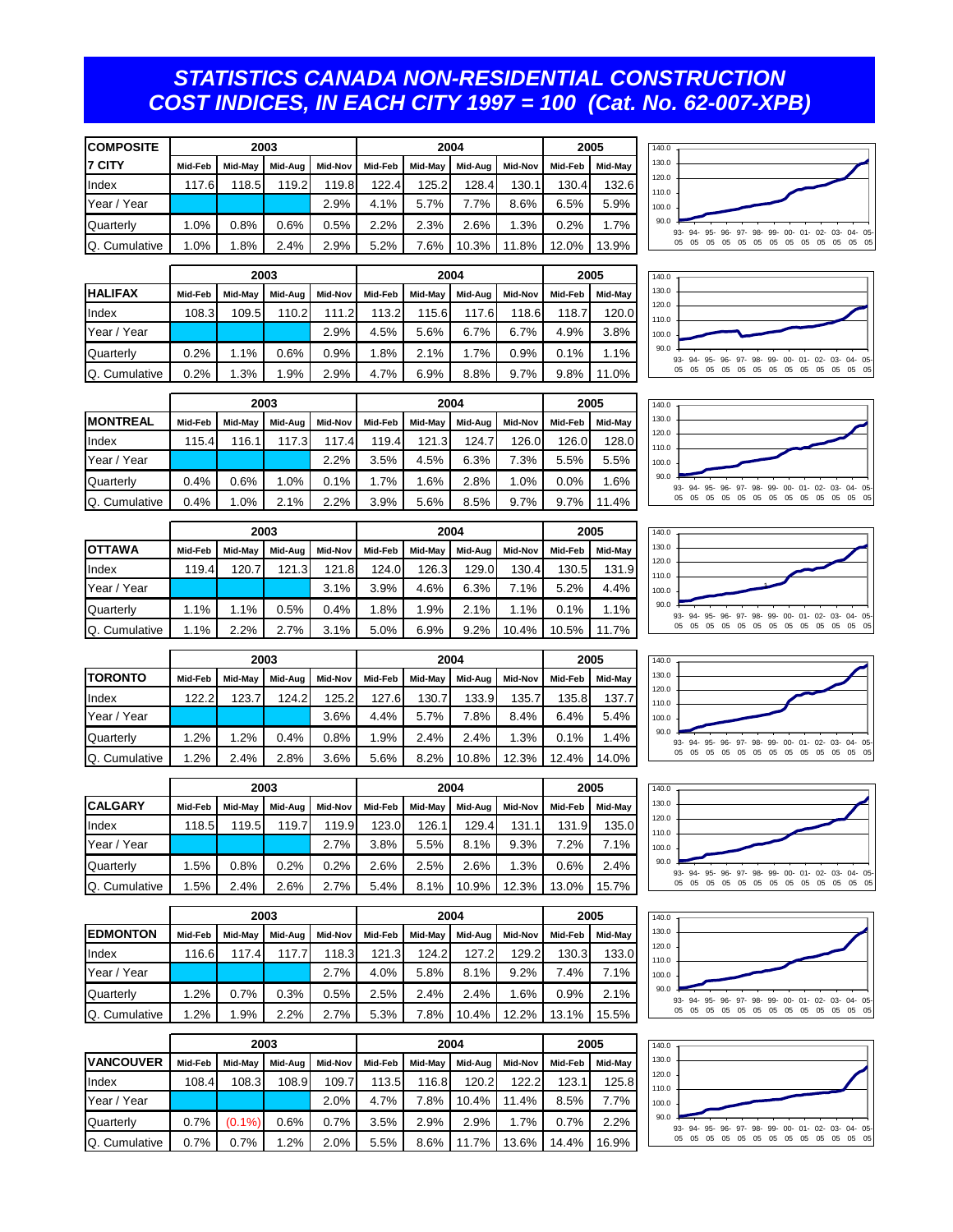# *Using Value Management to Get More and Pay Less*

Value Management (VM) is a powerful and proven project management decision-making tool that involves a conscious and explicit set of disciplined procedures designed to seek out optimum value for money. VM is an intensive analysis of all facets of the proposed design with a view to reducing both initial capital and long-term operational costs without abridging utility, function or performance. VM is based on the following principles:

- that every design has room for improvement (this is not a reflection on designers),
- that more creative ideas of alternatives are generated by groups than by individuals,
- that a methodical approach produces better results,
- that everyone is basically creative, and
- that product or facility life cycle costs (initial and future) should be as low as possible.

Put simply, the objective is to determine project improvement opportunities in the scope, function, design, material selection, construction techniques and capital and life cycle costs of the key components of the facility. Often, these cost reduction opportunities are found through the identification and elimination of unnecessary function.

The VM function is complementary to the design process and intended to facilitate and expedite design tasks, not hinder or frustrate them. A VM program is not intended to contribute technical expertise, but to create a forum that allows for different ideas and viewpoints to be expressed freely and evaluated objectively in a timely fashion. It bears remembering that during the early design phases (representing 10-15% of design costs), decisions will commit 80% of the project budget.

Hanscomb has provided Value Management Services for a wide range of building projects including airports, roads, office buildings, healthcare facilities, prisons, hotels & resorts, performing arts centres, defence facilities, schools and petrochemical processing plants.

Hanscomb has qualified and experienced staff that can organize and facilitate VM Workshops at key project milestones. Workshops are typically convened at two or three points during the design period and can run for two to five consecutive days depending on the scope and complexity of the project.

Workshops are intensive and interactive and can involve as many as 25 people representing the owner, users and design team. The Success of a VM requires the involvement and support of the owner and user groups as well as the active participation and cooperation of the design team. For this reason, the VM Workshop 'core team' is best composed of key members of the project team including designers, builders and users. Specialist consultants are brought in to assist where specific expertise is required.

Hanscomb can assist in the selection of the VM team, set the agenda and assist in the identification, review and distribution of required materials to all participants.

Workshops follow the Society of American Value Engineers (SAVE) 5 Step Value Management Job Plan. The Job Plan is a formal, explicit and visible approach to problem solving. Each step in this plan plays an important role in identifying potential project improvements. The workshop itself is a multi-disciplinary team effort that exploits the wide range of project team experience and expertise

Each workshop will generate 'Value Management Proposals' detailing key aspects of each idea including the baseline condition, the proposed alternative, the advantages and disadvantages of the alternative, the cost implications, etc.

At the close of the workshop, all of the Value Management Proposals, together with any supporting sketches, calculations, estimates, etc., are collated, summarized and distributed to the team and owner. Where appropriate, ideas developed at the workshop

It is not unusual for workshops to produce value improvement ideas worth between 10 and 15% of the project construction cost.

can be implemented without delay by the design team. For the owner, VM benefits take the form of lower costs and/or a marked increase in value for funds expended in accordance with stated value objectives. Being at or just below the budget is not the sole criteria by which design performance is measured. The Owner can feel secure that all alternatives have been carefully considered and well documented in the search for value.

For designers, there is the satisfaction that value has been sought and delivered for all major building systems and sub-systems, with the evaluation results well documented to back up major decisions.

For more information about Hanscomb's Value Management Facilitation Services, please contact Paul Westbrook at (416) 487-3811 or westbrook@hanscomb.com